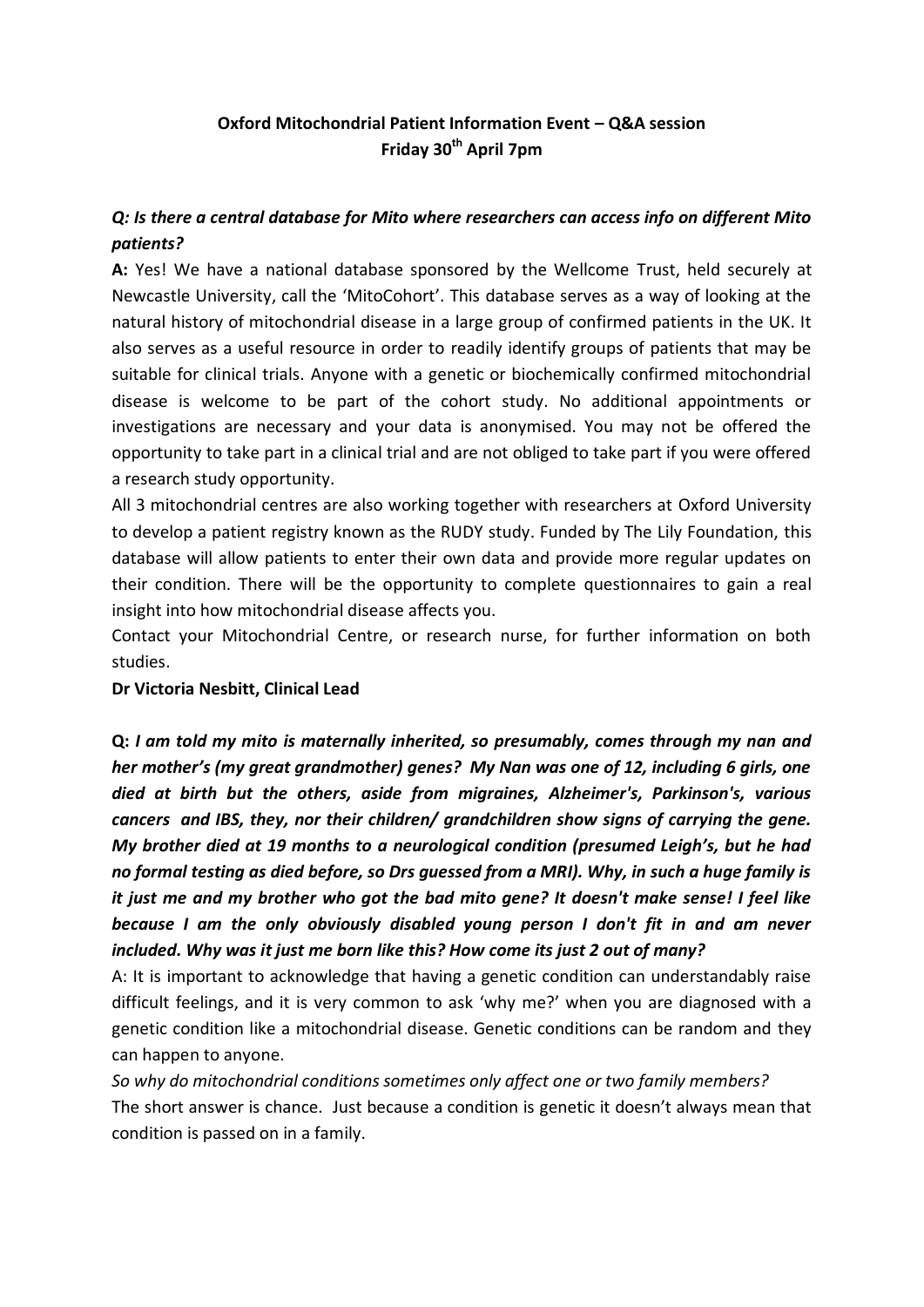But the chances will be different depending on which gene is involved and how the alteration in that gene is passed on (i.e. which *inheritance pattern* is involved). For maternally inherited mitochondrial conditions the chance of having symptoms also depends of the level of damaged mitochondrial DNA you may have. The level of damaged mitochondrial DNA that someone may inherit is random and can vary from person to person in the same family. In general, some family members may inherit a low level of damaged mitochondrial DNA but not experience problems. Others may inherit a higher level and have symptoms. For a more detailed, personalised answer and understanding of how your mitochondrial condition has happened, and what this might mean for you and others in your family, we would recommend speaking to your mitochondrial specialist or genetic counsellor.

#### **Jo Lowndes, Principal Genetic Counsellor**

### **Q:** *Why have I been asked to have a second biopsy? I've been told that my genetics are all normal.*

**A:** This would depend on the specific circumstances of the situation but some general points are that normal genetics does not exclude a diagnosis of mitochondrial disease as not all genetic causes are known or possible to detect with current testing methods. Scientific knowledge and lab technologies are continually expanding and developing. Genetic testing is typically targeted to specific genes or panels of genes based on other evidence including muscle biopsy findings. This is to focus on the genes that we currently know how to interpret or the genes that we think are the most relevant for the clinical symptoms and results of other investigations. Therefore, different patients may have had different genetic tests and another biopsy may help direct further genetic testing.

Also, the need for a second biopsy will depend on results of the previous biopsy, how long ago this was, and how clinical symptoms have changed since then. The types of investigations done on muscle biopsies may give more variable results than the genetic tests done on blood samples. They are often measurements of things which may change over time with disease or with normal aging, both in development as a child or aging as an adult, such as the amount of mitochondrial DNA or looking at the appearance of the muscle fibres down a microscope. Therefore the first biopsy may have given inconclusive results and a repeat biopsy may help provide additional support for a diagnosis or alternatively may help confirm that the previous results were normal. A second biopsy may also provide information on disease progression, for example whether things have changed over time or stayed the same.

#### **Kate Sergeant, Principal Clinical Scientist**

**Q:** *Fatigue is a big problem for me. I take CoQ10 which helps (I think!) but some days I struggle to do anything.*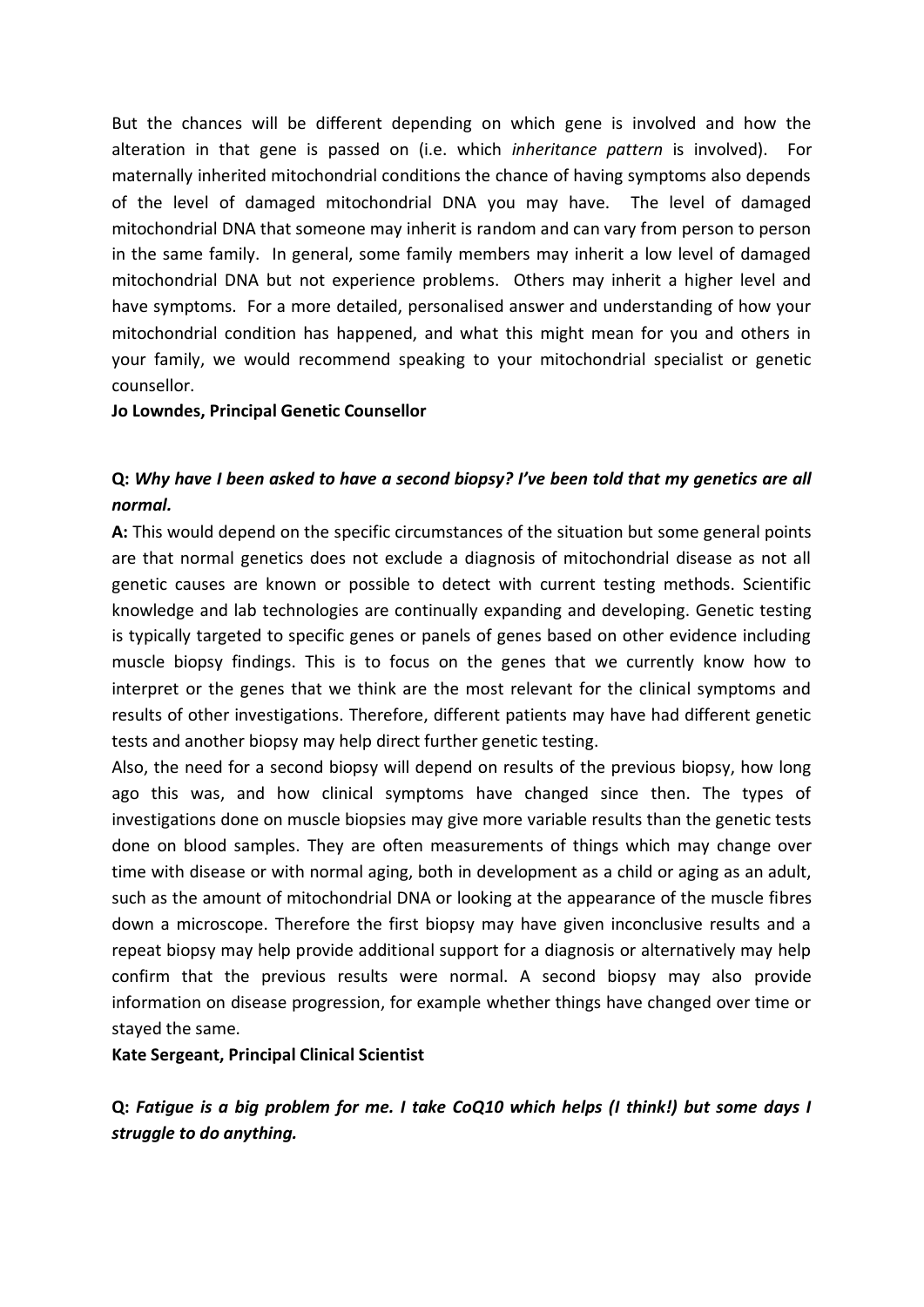**A:** Fatigue is experienced by many people with a variety of medical conditions and is therefore not exclusive to mitochondrial disease. However it is understandable in mitochondrial diseases because we know that the mitochondria are responsible for generating the energy in the cells. Mitochondria are like batteries and are prone to run down so a bit like your mobile phone or laptop the performance slows down when the batteries are low or the system is overloaded.

There are no magic solutions to fatigue but we do know that regular meals, a healthy diet, regular routine; including exercise and good sleep hygiene are all important and have a role to play in fatigue management. Co Enzyme Q10 can assist as it helps with energy transport but it can't solve the issue completely.

We often talk about pacing as a strategy to manage fatigue, this means trying to avoid the pitfall of 'boom and bust' i.e. over doing things one day and paying for it for the next 2-3 days. This is not as easy as it sounds and requires discipline. That said apart from being very frustrating and interfering with everyday life overdoing things, within reason, is not dangerous.

Counter intuitively taking regular exercise can help with fatigue symptoms because exercise boosts energy levels and improves circulation and oxygen transport. Short bursts of exercise should be part or a daily routine or weekly programme. There is some evidence to suggest that 5-10 minutes of brisk walking or energetic activity might be better than a 30 minute slower walk where fatig8e is an issue.

We have a fact sheet on the website and can offer specific 1:1 advice when people come to clinic or over the phone.

**Jane Freebody, Specialist Physiotherapist**

### *Q: What exactly is a stroke like episode? What is the difference between a stroke like episode and PRES?*

**A:** stroke-like episode is an evolving neurological event occurring at any age, driven by underlying seizure activity (even if you have no known history of seizures). It is most commonly associated with m.3243A>G and POLG. It is different to a 'vascular stroke' which is usually confined to a specific area within the brain supplied by certain blood vessels. On a brain scan (MRI) we can usually tell if it has been a vascular stroke or a metabolic stroke (stroke-like episode) because of the areas of the brain affected. PRES is posterior reversible encephalopathy syndrome. It may present in a similar way to a stroke-like episode  $$ headache, seizure, encephalopathy, visual disturbance, confusion but the changes on MRI are seen at the back and sides of the white matter of the brain. Usually patients affected by PRES recover (as can patients with stroke-like episodes) and the changes on MRI resolve (which does not usually happen in stroke-like episodes).

**Dr Victoria Nesbitt, Clinical Lead**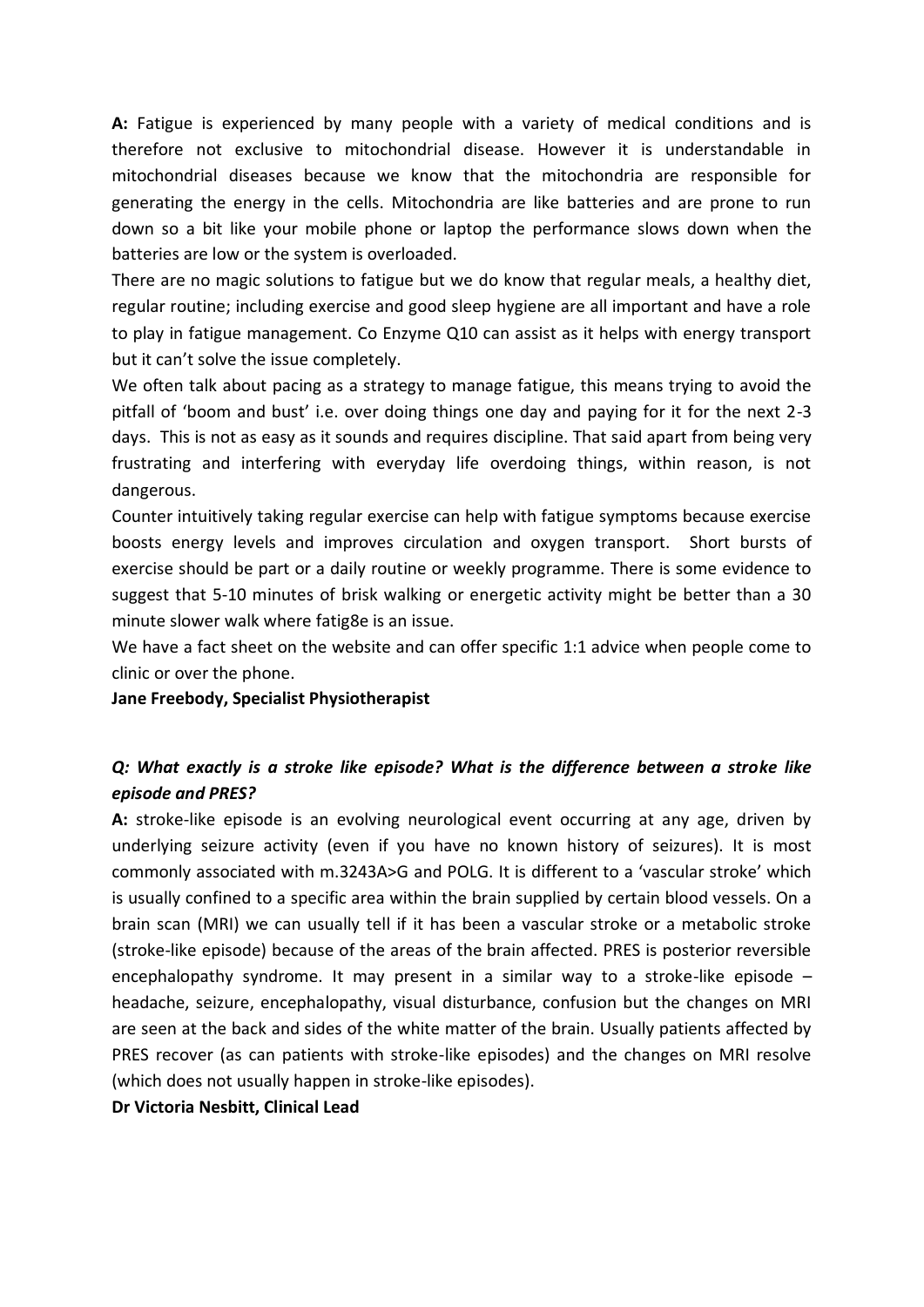# **Q:** *We're told to eat lots of carbohydrates often, but then I put on weight because of the exercise intolerance and pancreatitis and then I'm in trouble for that, so how can we be expected to do all of this?*

**A:** I do empathise with your complex issues. Regular small meals and snacks containing carbohydrate is an important message. If you have problems with excess weight gain then you can look at reducing fats in your diet. Always choose low fat foods especially margarine, yoghurts, and milk. If you go around the supermarket and look at the fat content per 100g of foods, make sure you are choosing the lowest. Don't add extra oils; grill foods; cut the fat off meat. Maybe ask the physios for some advice about doing some exercises that you can manage without becoming too fatigued.

**Judy Wadsworth, Paediatric Metabolic Dietician**

### **Q:** *I find it difficult to swallow bread and to chew meat. Is there anything I can do to make it easier or should I just avoid eating them?*

**A:** Bread and meat are both quite dense textures which can take more energy & repetitive muscle movements to chew, which can be more difficult for those patients who struggle with muscle weakness and fatigue. I would suggest trialling softer bread with moist fillings such as tuna mayonnaise, egg mixed with salad cream/mayonnaise. With meat I would suggest using it in casseroles or slow cooked meals so that it easily falls apart when pressed with a fork. Making the meat more moist with the addition of gravy or sauces can also help to make it easier to chew too. If you are still finding soft chew consistencies difficult to manage then we can discuss a 'Minced and Moist' diet.

**Claire Blair, Highly Specialist SLT**

## **Q***: I have lost confidence to walk outside without someone with me as find the change in ground surface can make me wobbly. Is there anything I can do or is it just my disease progressing?*

**A:** Yes there is something that you can do and no it isn't necessarily disease progression. Most patients progress slowly unless they have other health issues that affect their Mitochondrial disease. It is important where possible to undergo a baseline physiotherapist if possible with your Mitochondrial Specialist physiotherapist or a neurological/balance physiotherapist. You need to know what parts of your balance system are working and what isn't tip top! Physiotherapists can give you a home exercise programme

INSIDE: Start small to be confident outside you need to be able inside first

Standing still/practising different movements

Gradually increase the time or distance as able

Walking on a flat surface (Libraries /supermarket) next to a wall where you can prop and gradually make your hand a lighter prop until you have just light fingers and then walk without

You will know then whether you need an outdoor prop OUTDOORS: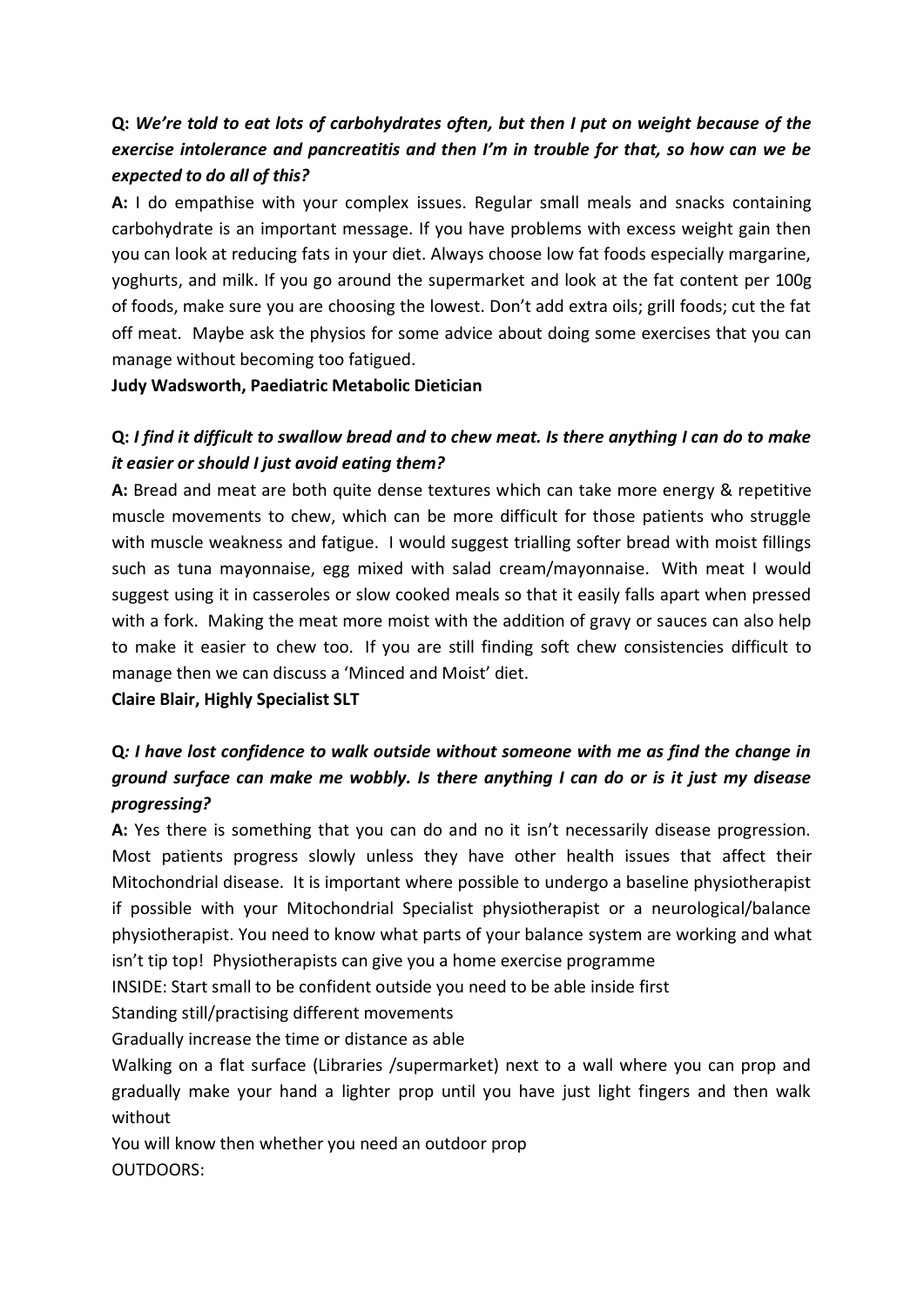### Stepping in and out of the front door

Flat surface you may need taking to a flat walkway (tarmac/concrete)

Hiking poles make great props as they give you extra feedback through your arms from the walking surface and correct your balance

Outdoor walkers come in fun colours and can be lightweight

They are a mobile prop and mean that you are in charge. They often have a little seat for rests and most people will move out of your way so you don't have to mow them down!

If you enjoy outdoor activities there are specialist electric tricycles, disabled assisted charities (canoeing, sailing, gliding!) and also wheel chair ramblers.

### **Kate Browne, Vestibular / Balance Physiotherapist**

### **Q:** *How do mito patients manage a good diet for if they have diabetes type 2 and who suffer from gastric issues as well?*

**A:** Management of type 2 diabetes would be to maintain a good healthy weight, avoid sugary foods and include starchy carbohydrate foods where the glucose is released slowly at meals and snacks (low glycaemic index). The idea is to achieve steady blood glucose levels throughout the day. Low GI foods include oats, pasta, basmati rice, seeded bread, fruit and pulses. Gastric issues can be quite varied but commonly this will be constipation. Treatment can include the use of Movicol (or similar medication). There is some research that a low fibre diet in adults might beneficial and so you could discuss this with a dietitian in your local community or contact your specialist Mitochondrial team.

**Judy Wadsworth, Paediatric Metabolic Dietician**

# **Q:** *Can someone please go over which antibiotics are safest for us and likewise, which general anaesthetic is safest as we all go through a lot of surgery and all get infections often.*

**A:** There are very few antibiotics / anti-microbials / anti-virals that are deemed not safe for patients with mitochondrial disease (linezolid, zidovudine; gentamicin if you harbour the m.1555G>A mutation). Ciprofloxacin and chloramphenicol should be used with caution but it is likely that you would become more unwell by not having these antibiotics if you needed them than if you had them! In terms of anaesthetics, we generally advise against prolonged use of propofol. As an initiative of the International Mitochondrial Patients (IMP), a group of experts in mitochondrial disease carried out a study into the safety of drugs in mitochondrial patients. The study took place on an international level and resulted in the publication of a list of drugs to be used with caution in primary mitochondrial disease. You can find an up to date list of medicines regarded as safe, and those to be used with caution, at <https://www.mitopatients.org/mitodisease/list-of-medicines>

**Dr Victoria Nesbitt, Clinical Lead**

**Q:** *Why should we avoid random foods like mushrooms, and cheese with chives etc?*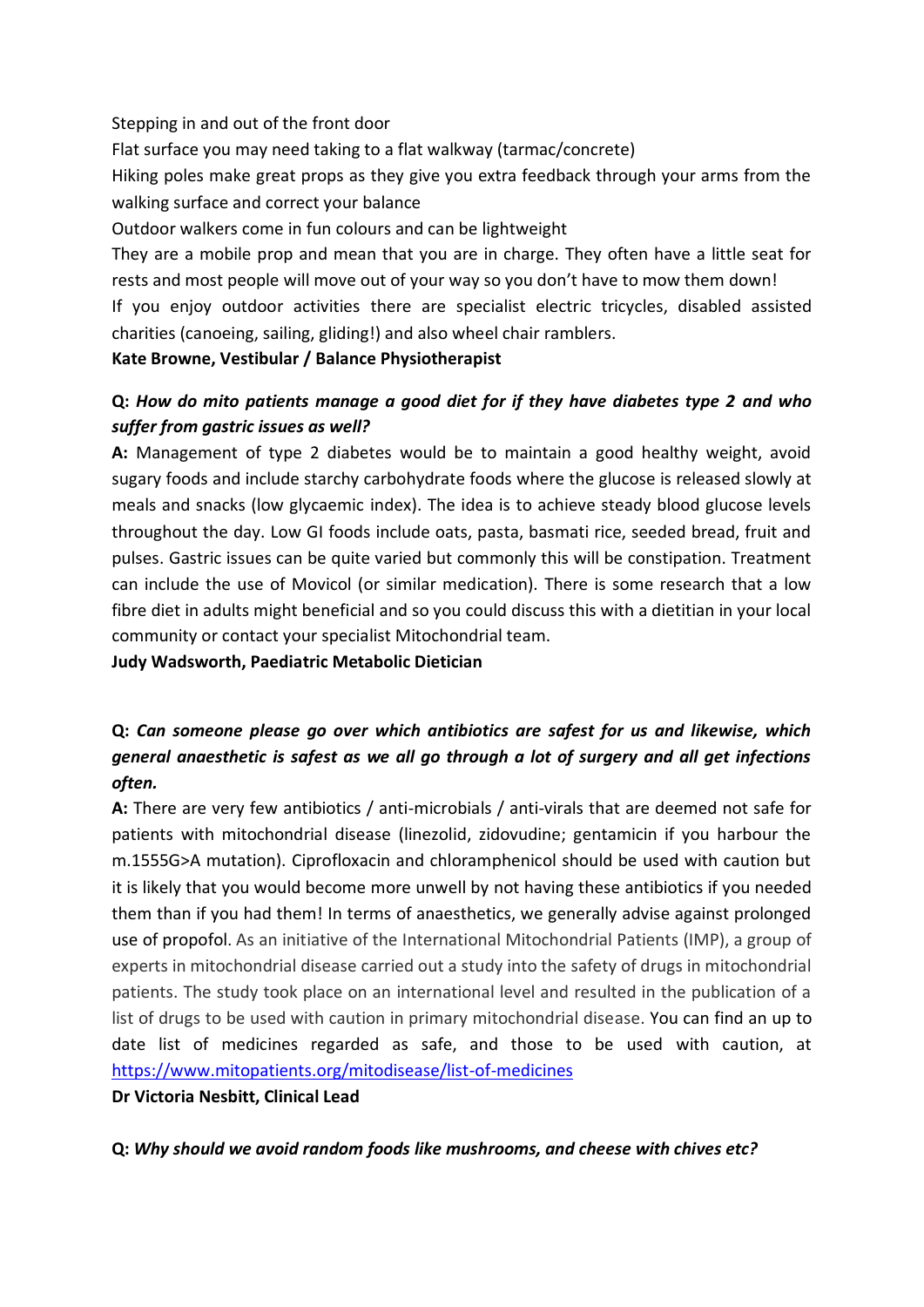**A:** I am not aware of the need to avoid any specific foods in Mitochondrial disease, nor were the rest of the team. I have contacted The Lily Foundation to see if they had heard any similar comments from other members, but they said that it hadn't been an issue that had been raised in any of their forums. My advice is therefore that you can eat those foods mentioned above, unless told not to for other reasons. We would always encourage a healthy balanced diet based on the Eatwell plate.

#### **Judy Wadsworth, Paediatric Metabolic Dietician**

## **Q:** *My 2 children have a rare genetic disorder SPATA5 which is believed to be a secondary problem rather than primary mitochondrial disease. What does this mean and should it still be treated as if it was a mitochondrial condition.*

**A:** Primary mitochondrial disease usually means that the cause originates in the genes that are involved in the function of the mitochondria, whereas secondary mitochondrial problems usually mean that the cause of the disease does not originate in the mitochondria but somewhere else in the cell and has a knock-on effect on the way that the mitochondria work. Since mitochondrial function is affected in these secondary diseases, often the clinical symptoms can be similar to those seen in mitochondrial disease. This may mean that treatment and management of the clinical symptoms may be similar for both mitochondrial disease patients and those with secondary mitochondrial problems. If not a true primary mitochondrial disease then treatment may be best managed by another more appropriate speciality. Also, until a genetic diagnosis is made it may be difficult to distinguish between primary and secondary and therefore many people with primary mitochondrial disease may be seen by different disease specialists and also people with secondary mitochondrial disease may be referred to a mitochondrial disease clinic for assessment and the results of subsequent investigations may find out that the disease is actually secondary. Sometimes even with a genetic diagnosis it may still be difficult to decide if the disease is primary or secondary, since it may be a new disease gene or a gene that we don't fully understand what its function is yet.

#### **Kate Sergeant, Principal Clinical Scientist**

# **Q:** *Is anyone going to liaise with all NHS hospitals in terms of emergency care as any time I'm admitted (despite my care plan) it's always a fight to be put on fluid though an IV. With chronic pancreatitis they never give me morphine fast enough because I'm 26 and they've never heard of mito and I'm left screaming because they think I'm a drug user.*

**A:** We're sorry to hear that this is the case for you. We are not able to liaise with all NHS hospitals in this way. We do, however, deliver education to hospitals across the country as far as we are able to, raising awareness as much as possible. In your own local hospitals, there will be staff turnover and the professionals on shift during your admissions will vary. The clinician will be assessing your immediate symptoms and needs and when they know that you have mitochondrial disease, they will bear this in mind. They do have to rule out anything unrelated to Mito that can be treated promptly. It would be too easy to point the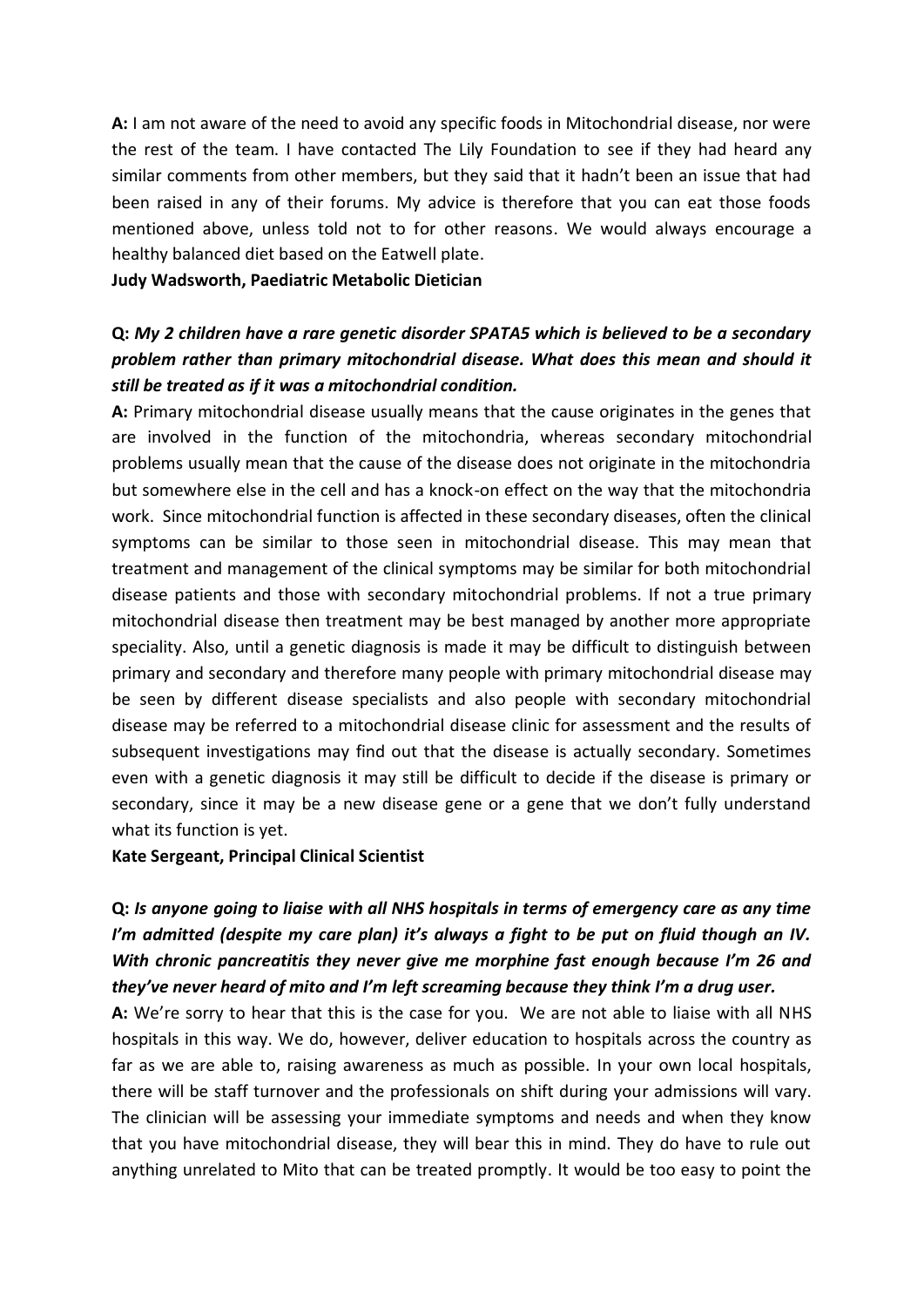finger at your mitochondrial disease for every problem. However, this is where your emergency sheets are important and should be carried with you if you have to be seen by your local teams. The GP's or A&E doctors can use our contact details for further information. The Mito alert cards also have telephone and e mail contacts on them. We have got new ones printed up with our new clinic address and phone numbers. The Emergency sheets cover many aspects of problems that *may* occur. These sheets are generic and we do not wish you to think you would be likely to experience all the problems listed on them.

**Sue West, Clinical Nurse Specialist**

# **Q***: Is assisted dying is an option at all? Even if this means going to another country legally or doing legal paperwork.*

There are lots of considerations to be made here. We would advise that you speak to your Family Care Advisor and your family. Below are some resources that provide more information:

*Advanced decisions* <https://www.nhs.uk/conditions/end-of-life-care/advance-decision-to-refuse-treatment/> *Making an advanced directive (includes a pack)* [https://compassionindying.org.uk/making-decisions-and-planning-your](https://compassionindying.org.uk/making-decisions-and-planning-your-care/scotland/advance-directives/make-advance-directive/)[care/scotland/advance-directives/make-advance-directive/](https://compassionindying.org.uk/making-decisions-and-planning-your-care/scotland/advance-directives/make-advance-directive/) *Message in a bottle* <https://lionsclubs.co/Public/messsage-in-a-bottle/> *Power of attorney* <https://www.gov.uk/power-of-attorney> *Court of protection* <https://www.gov.uk/courts-tribunals/court-of-protection> *Dignitas* <http://www.dignitas.ch/?lang=en>

**Heather Ryan, Family Care Advisor**

### **Q:** *What optic nerve research is being done to prevent blindness?* **&**

## **Q:** *Is research going into how eyesight can be prevented?*

**A:** Currently we no definitive treatment for inherited forms of optic nerve disease like those we see in mitochondrial disease e.g. LHON. Nonetheless there are some hopeful options on the horizon and being researched. Most notable is Idebenone  $-$  similar to Coenzyme Q10  $-$ Idebenone has antioxidant properties and in clinical trials has been shown to improve visual acuity in some LHON patients. It is hoped that Idebenone may be able to be offered and trialled for other mitochondrial optic nerve conditions as well. The ultimate goal for treatment of any inherited eye disease however has to be the correction of the genetic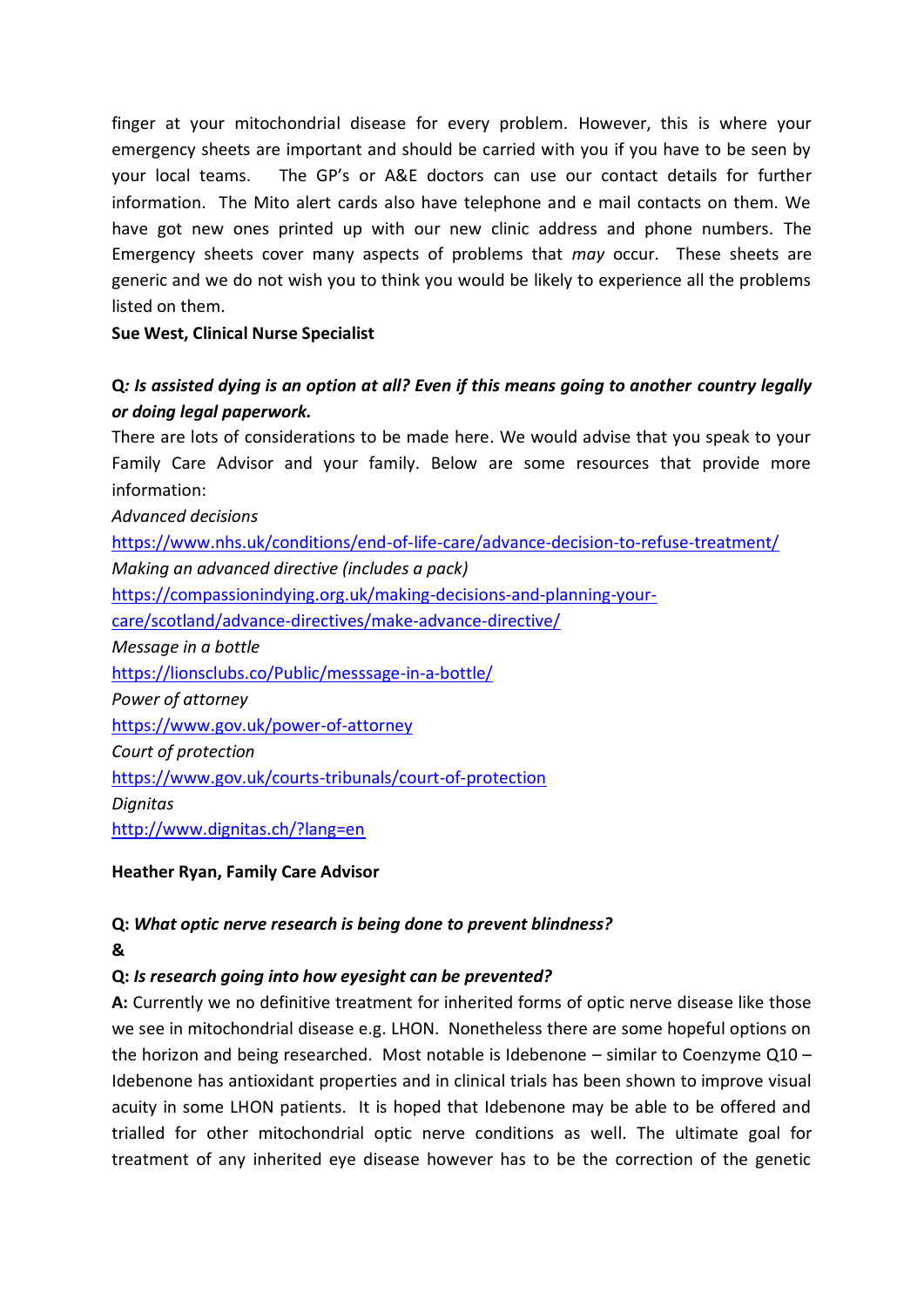alteration that causes the condition, i.e. *Gene Therapy.* Gene Therapy Clinical Trials for LHON, where a working copy of the gene has been injected into eye, have shown some encouraging results and visual improvement for some patients. But further efficacy and safety studies are still needed. Similarly the promise for gene therapy treatments for inherited conditions that affect the retina is very optimistic, and it is hoped that with more research these advances can be translated to help mitochondrial patients with retinal disease.

#### **Jo Lowndes, Principal Genetic Counsellor**

#### **Q:** *Can a mito patient donate blood or organs?*

**A:** Blood in circulation does not divide therefore mitochondrial mutations cannot be passed on by blood transfusion. However, you need to think about the affect that donating blood might have on you; your health comes first! The bone marrow makes blood cells, and this can be impaired in mitochondrial disease therefore it could take you a while to recover after donating blood. With regards to solid organ transplantation, in theory you can donate unaffected organs. However, those who have mitochondrial mutations that can cause multisystem disease could theoretically transfer an affected, but asymptomatic, organ to the recipient. The NHS transfusion service considers all requests on an individual case basis and if an organ from a mitochondrial patient became available this would be discussed with the transplant surgeon and recipient before deciding if the organ could be donated.

**Dr Victoria Nesbitt, Clinical Lead**

### **Q:** *I think I need to reduce my working hours but about worried about finances. What options do I have?*

**A:** It is difficult to say in general terms what your options would be because financial support is dependent on your income and the income of the people you live with, as well as any savings you have. The benefit that is designed to be an income for people who are unable to work due to a health condition is Employment and Support Allowance (ESA). To be eligible for ESA you must be working less than 16 hours and earning under £143 per week, and you must meet certain National Insurance conditions. For further details about these criteria and how much the ESA payments are, please see the gov.uk website: [https://www.gov.uk/employment-support-allowance.](https://www.gov.uk/employment-support-allowance) Universal Credit could be an option if your income and savings fall below particular thresholds. If you have savings exceeding £16,000, you will not be eligible. However, the income thresholds are specific to individual circumstances, so I'm very happy to talk through these with patients on an individual basis. Please do get in contact with me directly if you would like to discuss this further. Alternatively, you could try using an online benefits calculator to see what you might be entitled to if your income changed. There is a useful benefits calculator available on the Turn2us website: [https://benefits-calculator.turn2us.org.uk/AboutYou.](https://benefits-calculator.turn2us.org.uk/AboutYou) However, please be aware that these calculators only provide estimates, and that not all benefits are included. If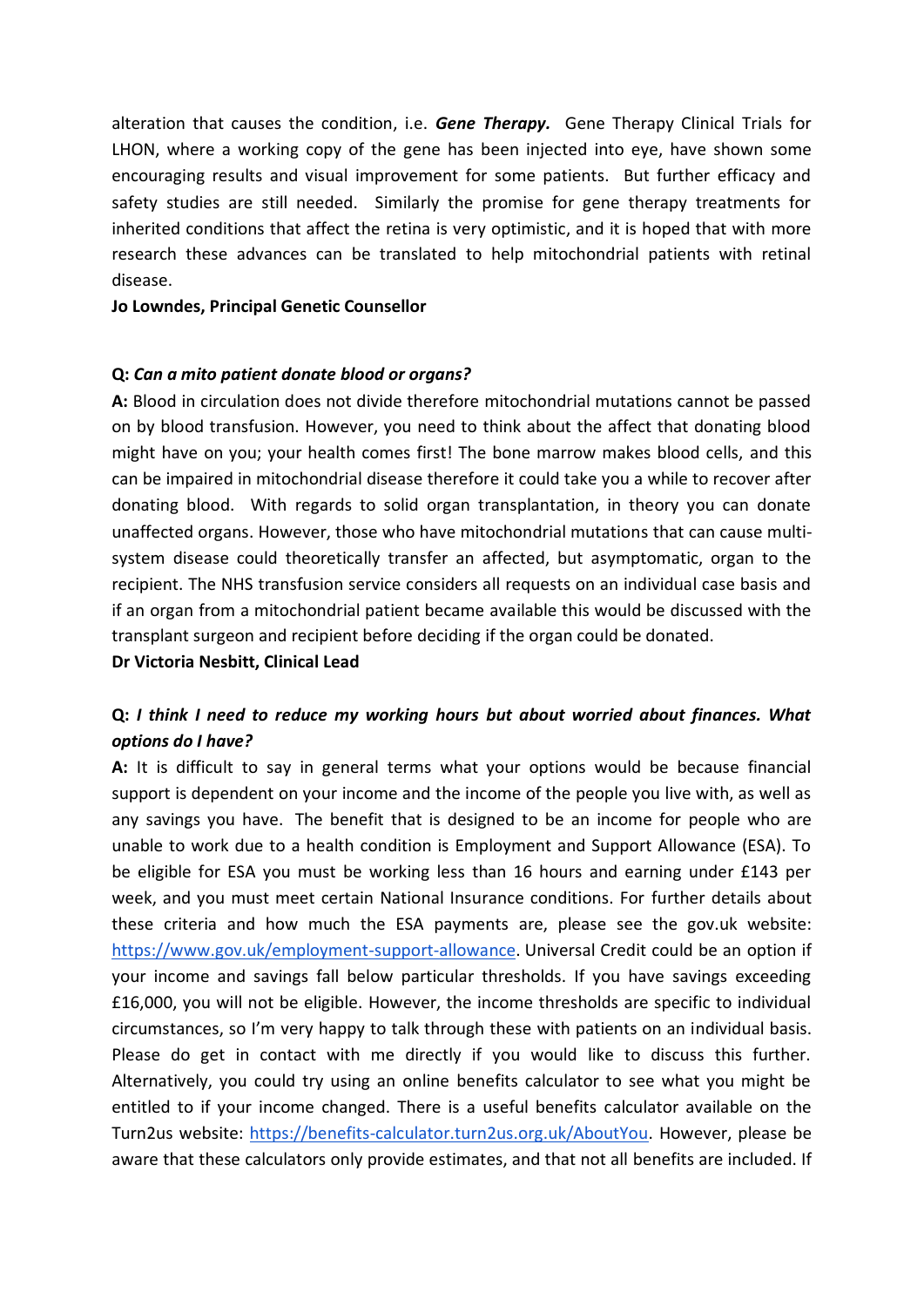you have any questions, you are very welcome to contact me or a benefits advisor at Citizens Advice.

**Eliza Riley, Welfare Rights Officer**

**Q:** *Particularly for those of us without a named Mitochondrial disease but where one is clearly suspected, is there some way that Oxford could provide a co-ordinatory role?' Access to such records would need to be available to any doctor or professional involved in our care. Where, for example, a patient is seen by a number of different hospitals for various conditions like cardiac, diabetes, asthma, urology, thyroid disease, neurology etc, would it be possible to have all information about those clinics and results gathered together so that a full picture of that patient's health can be seen in context.*

**A:** The honest answer here is 'no' it is not possible to provide this type of role. Your GP is the key coordinating role in your care and should receive all the copies of referrals, clinics, follow ups etc. across the variety of disciplines if you have multi-system involvement. The problem we have is that we do not have access to all regional records available across the country from different teams and to coordinate, you would need this access. We are all on different electronic systems and we would not necessarily have automatic access just because we are clinical and/or Consultant led. Whilst in our care we would have access to local electronic records and if you are further afield, we ask that we be copied into any correspondence from wider teams so that we ourselves gather as much information as possible about you.

**Sue West, Clinical Nurse Specialist**

## **Q:** *Are there any plans for a Birmingham clinic? Oxford and London are my nearest but still 3 hours away each way and the journey is long for me. Or, will more appointments be vía webcam as this is very effective for me?*

**A:** NHS Highly Specialised Services have commissioned 3 centres in England to provide specialist care for patients with mitochondrial disease across the country, including Scotland and Northern Ireland, with additional referrals from Wales. Whilst we appreciate that many of our patients travel a long way to see us, we are unable to provide specialist services in additional areas at this time. We would advise that you make the most of your appointment and see all those members of the multi-disciplinary team that may be able to support your needs. If a physical examination is not necessary then a video consultation can be arranged. **Dr Victoria Nesbitt, Clinical Lead**

## **Q:** *Is there any evidence of mito patients having problems with memory and forgetfulness?*

**A:** There are lots of reasons why a mito patient may have problems with their memory, or be described as being forgetful, which can include progression of their mitochondrial